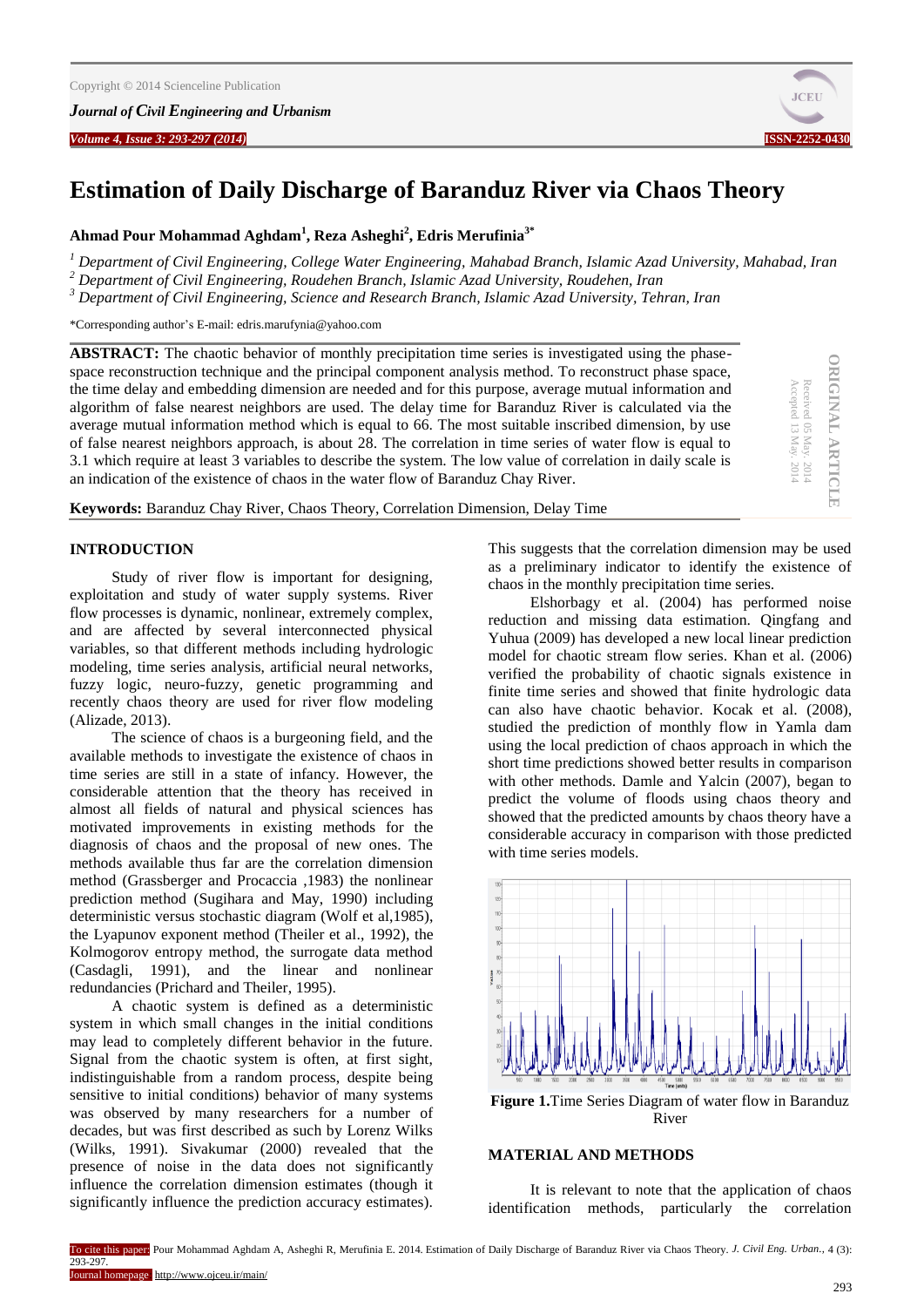dimension method, to hydrological time series and the reported results have very often been questioned because of the fundamental assumptions with which the methods have been developed, that is, that the time series is infinite and noise-free. Important issues, in the application of chaos identification methods to hydrological data, for example, data size, noise, delay time, etc., and the validity of chaos theory in hydrology have been discussed in detail by Sivakumar (2000) and therefore are not reported herein. It is relevant to note, however, that the studies by Sivakumar reveal that the presence of noise in the data does not significantly influence the correlation dimension estimates (though it significantly influence the prediction accuracy estimates). This suggests that the correlation dimension may be used as a preliminary indicator to identify the existence of chaos in the monthly precipitation time series.

## **Reconstruction of phase space**

While for stochastic systems there is no specific rule for phase-space reconstruction except some physical and/or statistical considerations, the optimal phase-space reconstruction of a deterministic uni/multivariate nonlinear system is obtained by "embedding" the dynamics of the process utilizing the so-called delay time method. The first step in the process of chaos theory is reconstructing the dynamics in phase space. The concept of phase-space is a powerful tool for characterizing dynamic system, because with a model and a set of appropriate variables, dynamics can represent a real world system as the geometry of a single moving point .A method for reconstructing phase-space from a sight time series has been presented by Taken (1981). The time series is assumed to be generated by a nonlinear dynamic system with m degrees of freedom. It is therefore necessary to construct an appropriate series of state vectors  $Y_t$  with delay coordinates in the m-dimensional phase space:

$$
Y_t = \{x_t, x_{t-\tau}, x_{t-2\tau}, \dots, x_{t-(m-1)\tau}\}
$$
 (1)

Where  $\tau$  is referred to as the delay time and for a digitized time series is a multiple of the sampling interval used, while m is termed the embedding dimension. If the dynamics of the system can be reduced to a set of deterministic laws, the trajectories of the system converge towards the subset of the phase space, called the attractor. For a scalar time series t  $x_t$ , where  $t = 1, 2, \ldots, N$ , the phase space can be reconstructed using the method of delays (Takens, 1980). where  $j = 1$  , 2,... ,  $N - (m - 1) \tau$  /  $\Delta t$ , *m* is the dimension of the vector  $Y_t$ , also called the embedding dimension, and  $\tau$  is a delay time taken to be some suitable multiple of the sampling time Δ*t* (Packard, 1980). Take a scalar time series  $x_1, x_2, ..., x_n$  in system phase-space as an example. Supposing its dimension *d* is 1, its dimension of embedding phase-space should be 3. If here  $m = 4$ ,  $x_1, x_2, ..., x_4$  forms the first vector  $Y_i$  of a four-dimensional state space and then moving right one step,  $x_1, x_2, ..., x_4, x_5$  forms the second vector  $Y_2$  Just do in the same way,  $Y_1, Y_2, Y_3, \ldots, Y_l$  forms the time series of reconstruction phase-space.

## **Correlation dimension**

Grassberger and Procaccia (1983) defined the correlation sum *C(r)* as:

$$
c(r) = \frac{1}{N_{ref}} \sum_{j}^{N_{ref}} \frac{1}{N} \sum_{i}^{N} H(r - ||Y_i - Y_j||); \quad i \neq j \quad (2)
$$

where H is the Heaviside step function with  $H(u) =$ 1 for  $u > 0$ ,  $H(u) = 0$  for  $u \le 0$ ; *N* is the number of points in the vector time series  ${Y(t)}$ ;  $N_{ref} (\leq N)$  is the number of reference points taken from the vector time series  $Y(t)$ ; *r* is the radius of sphere centered on either of the points *{Yi }*or *{***Y***j}*. The norm  $||Y_i - Y_j||$  may be any of the three usual norms, the maximum norm, the diamond norm, or the Euclidean norm, of which the Euclidean norm is widely used. Correlation sums are calculated for a series of embedding dimensions. If an attractor for the system exists, then, for small  $r$ , it can be shown that:

| $c(r) \cong r^d$ | (3) |
|------------------|-----|
|                  |     |

Where *d* is the correlation exponent. It may be estimated by the slope of a straight line in the plot of log *(C(r))* vs. log *(r)* for each value of *m*. For random processes, *d* varies linearly with increasing *m* without reaching a saturation value, whereas for deterministic processes, the value of *d* levels off after a certain *m*. The saturation value of *d* is defined as the correlation dimension *D* of the attractor or the time series. The nearest integer above the saturation value of *d* provides the minimum number of embedding dimensions of the phase space necessary to model the dynamics of the attractor. When the optimal embedding dimension is not known, such as for example in a real time series, the correlation dimension is calculated for increasing embedding dimensions until it reaches a saturation value. It should be noted that in the plots of log  $(C(r))$  vs. log r, there are large statistical errors for small and large values of *r*. In between, however, there is a region in which the value of *d* remains reasonably constant. This region is called the scaling region.

The slope is generally estimated by a least-squares fit of a straight line over a certain range of *r*, called the scaling region. The presence/absence of chaos can be identified using the correlation exponent versus the embedding dimension plot. If the correlation exponent saturates and the saturation value is low, then the system is generally considered to exhibit low-dimensional chaos. The saturation value of the correlation exponent is defined as the correlation dimension of the attractor. The nearest integer above the saturation value provides the minimum number of variables necessary to model the dynamics of the attractor. On the other hand, if the correlation exponent increases without limit with increase in the embedding dimension, the system under investigation is generally considered as stochastic.

#### **Local prediction**

A correct phase-space reconstruction in a dimension m facilities an interpretation of the underlying dynamics in the form of an m-dimensional map  $f_T$ , according to:

$$
Y_{j+T} = f_T(Y_j) \tag{4}
$$

Where  $Y_j$  and  $Y_{j+T}$  are vectors of dimension m, describing the state of the system at times *j* (e.g. current state) and  $j+T$  (e.g. future state), respectively. The problem then is to find an appropriate expression for *f<sup>T</sup>* (i.e.  $F_T$ ). Local approximation entails the subdivision of the  $f<sub>T</sub>$  domain into many subsets (neighborhoods), each of which identifies some approximations  $F_T$ , valid only in that same subset. In other words, the dynamics of the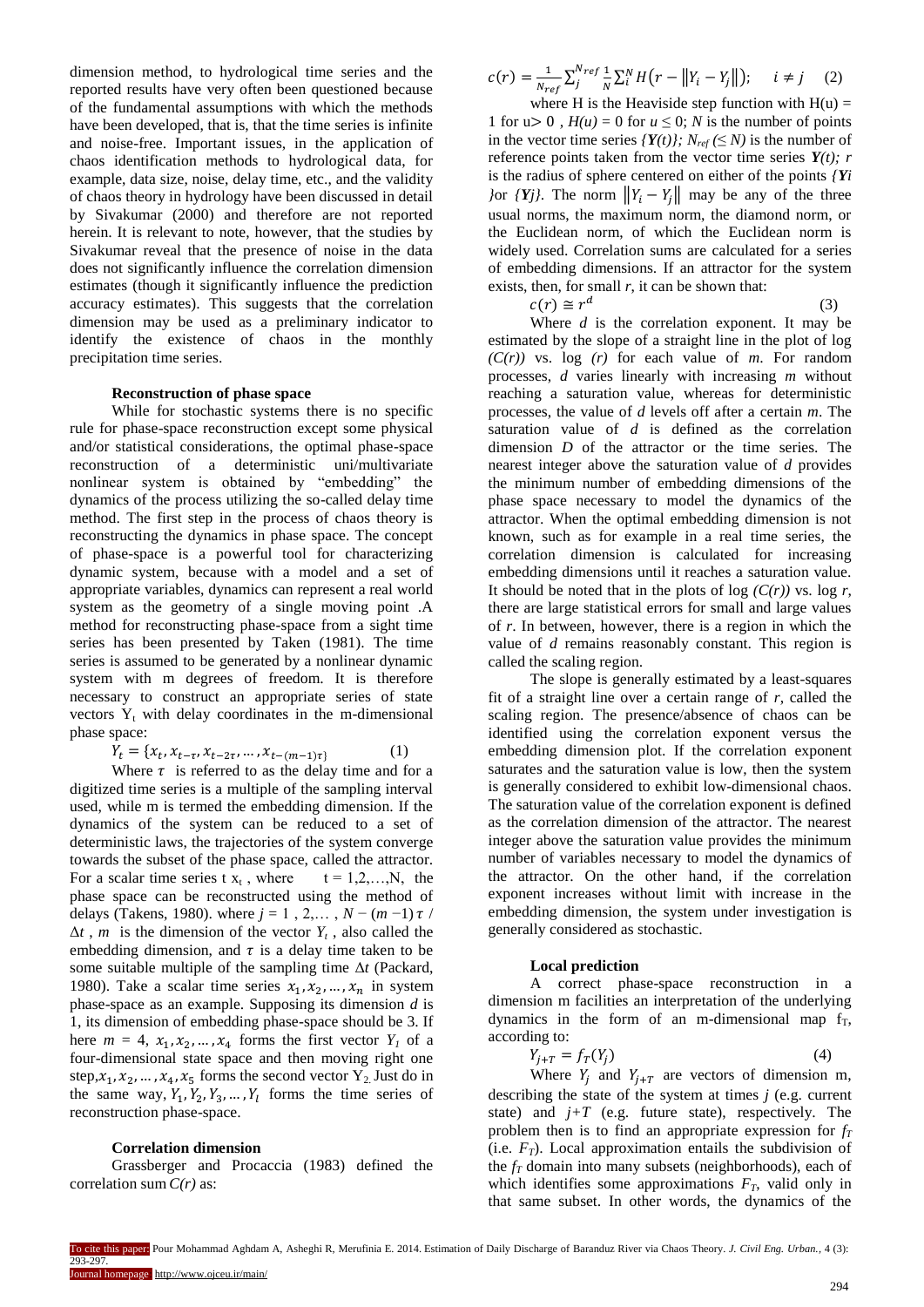system is described step by step locally in the phase space. By considering a time series of a single variable, it is possible to reconstruct the phase space. Before applying reconstruction procedure it is necessary to have some information, embedding dimension, delay time, etc., concerning the attractor*.* One of the independent coordinates mentioned above is taken as the time series itself. The remaining coordinates are formed by its (*m-*1) lagged time series shifted by (*m-*1*)* multiples of the correlation time τ, at which correlation between coordinates become zero. It is assumed that the time series data are generated from a chaotic dynamical system

$$
k_1 = 0
$$
  
\n
$$
k_1 = 0
$$
  
\n
$$
k_2 = k_1
$$
  
\n
$$
k_2 = k_1
$$
  
\n
$$
k_1 = 0
$$
  
\n
$$
k_2 = k_1
$$
  
\n
$$
k_2 = k_1
$$
  
\n
$$
k_1 = 0
$$

Using *n* of *X*  $_{Th}$  and  $X_{Th+n}$  for which the values are already known, the coefficients *f* are determined by solution of the following equation,

Where:

$$
X \cong Af \tag{7}
$$

$$
x=(x_{T_{1+p}}+x_{T_{2+p}},...,x_{T_{n+p}})
$$
\n
$$
f=(-1)^{n}
$$
\n(8)

 $f_0, f_{10}, f_{11}, \ldots, f_{1(m-1)}, f_{200}, \ldots, f_{d(m-1)(m-1)\dots(m-1)}$  (9)

And A is the  $\frac{n \times (m+u)}{m!d!}$  Jacobian matrix which in its explicit form is:

$$
A = \begin{bmatrix} 1x_{T_1} & x_{T_{1-r}} & \dots & x_{T_{1-(m-1)r}} & x_{T_1}^2 & \dots & x_{T_{1-(m-1)r}}^d \\ 1x_{T_2} & x_{T_{2-r}} & \dots & x_{T_{2-(m-1)r}} & x_{T_2}^2 & \dots & x_{T_{2-(m-1)r}}^d \\ \vdots & \vdots & \vdots & \vdots & \vdots \\ 1x_{T_n} & x_{T_{n-r}} & \dots & x_{T_{n-(m-1)r}} & x_{T_n}^2 & \dots & x_{T_{n-(m-1)r}}^d \end{bmatrix}
$$
 (10)



**Figure 2.** Local Prediction Mechanism and Model

in the *ν-*dimensional space (*ν* is dimension of attractor). In this *m*-dimensional space, prediction is performed by estimating the change of  $X_i$  with time. Considering the relation between the points  $X_t$  and  $X_{t+p}$  at time p later on the attractor is approximated by function  $F$  as:

$$
X_{t+p} \cong F(X_t) \tag{5}
$$

In this prediction method, the change of  $X_t$  with time on the attractor is assumed to be the same as those of nearby points,  $(X_{t_h}, \text{ h=1,2,3,...,n})$ . Here in,  $X_{t+p}$  is determined by the *d*th order polynomial F (*X t*) as follows:

$$
x_{t+p} \cong f_0 + \sum_{k_1=0}^{m-1} f_{1k_1} X_{t-k_1\tau} + \sum_{k_2=k_1}^{m-1} f_{2k_1k_2} X_{t-k_1\tau} X_{t-k_2\tau} + \dots + \sum_{k_d=k_{d-1}+1}^{m-1} f_{dk_1k_2\ldots k_d} X_{t-k_1\tau} X_{t-k_2\tau} \ldots X_{t-k_d\tau} \tag{6}
$$

## **Study Area and Data Used**

In this survey, we have utilized water flow data of Baranduz Chay River. This river whose area is equal to 1203 Km<sup>3</sup>is located in the northwest, between Urmia Lake and mutual border between Iran, Turkey and Iraq. The geographical extent of the Basin is about 44 45 'to 45 14' East and 37 06 'to 37 29' North latitude. The length of main water streams is about 75 Km. The maximum value of altitude and minimum latitude in exited section is, respectively, equal to 3500 and 1250 meters from free water's surface. This basin has four Hydrometer stations which are located in Babarud, Dizaj, Gasemlu and Bikaran. In figure 3 the conditions of sub-basin of Baranduz chay is displayed.



**Figure 3.** The Location of Baranduz river Basin in West Azarbaijan Province

**Table 1.** Statistical Characteristics of Baranduz chay River data (1746 data)

| Data Type          | <b>Minimum</b> | Maximum | Mean  | <b>Variance</b> | <b>Standard</b><br>deviation | <b>Coefficient of</b><br>skewness | <b>Elongation coefficient</b> |
|--------------------|----------------|---------|-------|-----------------|------------------------------|-----------------------------------|-------------------------------|
| Flow rate<br>(S/m) | $0.001\,$      | 32.96   | .8751 | 92.294          | 9.607                        | 3.0103                            | 15.240                        |

To cite this paper: Pour Mohammad Aghdam A, Asheghi R, Merufinia E. 2014. Estimation of Daily Discharge of Baranduz River via Chaos Theory. *J. Civil Eng. Urban.,* 4 (3): 293-297.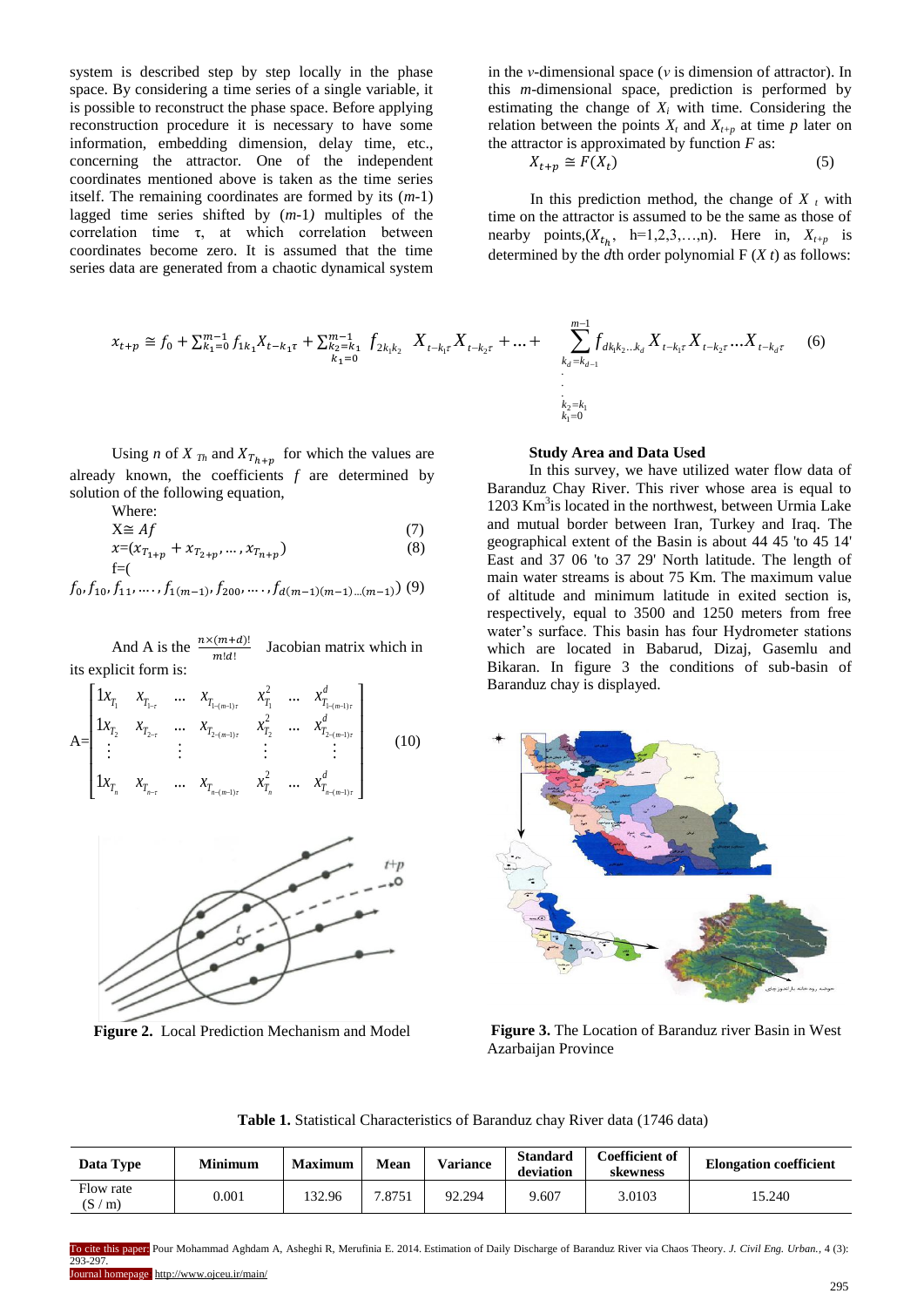# **RESULTS AND DICUSSION**

The statistic and information about Baranduz Chay River is collected from the Regional Water Authority of Urmia which include a 5 year statistical period (from 2005 to 2010). In these data and statistics the sampling of water flow and daily suspended sediment is measured simultaneously (given the number of 1764 data). After removal of aback data and homogeneity test, for evaluation and assessment of time series of suspended sediment we used Visual Recurrence Analysis (VRA) software. For this purpose, we load the file linked the suspended sediment to VRA software.

The delay time in daily time scale is equal to be about 8, which is calculated by use of the average mutual information method. The value of the inscribed dimension with regard to figure 4 in daily time scale is equal to 8.

**Table 2.** Statistical forecasting of daily suspended sediment of Baranduz chay River components inscribed with various inscribed dimensions.

| <b>Daily Flow Discharge</b>   |             |                |                                  |             |                       |  |  |
|-------------------------------|-------------|----------------|----------------------------------|-------------|-----------------------|--|--|
| <b>Inscribed Dimension ED</b> | <b>RMSE</b> | $\mathbf{R}^2$ | <b>Inscribed Dimension</b><br>ED | <b>RMSE</b> | $\mathbf{R}^{\prime}$ |  |  |
|                               |             |                |                                  | 1.0982      | 0.982                 |  |  |
|                               | 0.9275      | 0.987          |                                  | 2.1623      | 0.937                 |  |  |
|                               | 0.8100      | 0.991          |                                  | 1.4924      | 0.967                 |  |  |
|                               | 0.8034      | 0.986          | 10                               | 1.6060      | 0.962                 |  |  |
|                               | 0.9492      | 0.986          |                                  | 1.9826      | 0.945                 |  |  |
|                               | 1.3101      | 0.974          | 12                               | 1.0611      | 0.983                 |  |  |



**Figure 4.** Mutual information function of flow of Baranduz chay in daily time scale





different aspects of Baranduz Chay River<br>different aspects of Baranduz Chay River<br> $\frac{1}{n}$ River

To cite this paper: Pour Mohammad Aghdam A, Asheghi R, Merufinia E. 2014. Estimation of Daily Discharge of Baranduz River via Chaos Theory. *J. Civil Eng. Urban.,* 4 (3): 293-297. Journal homepage: http://www.ojceu.ir/main/